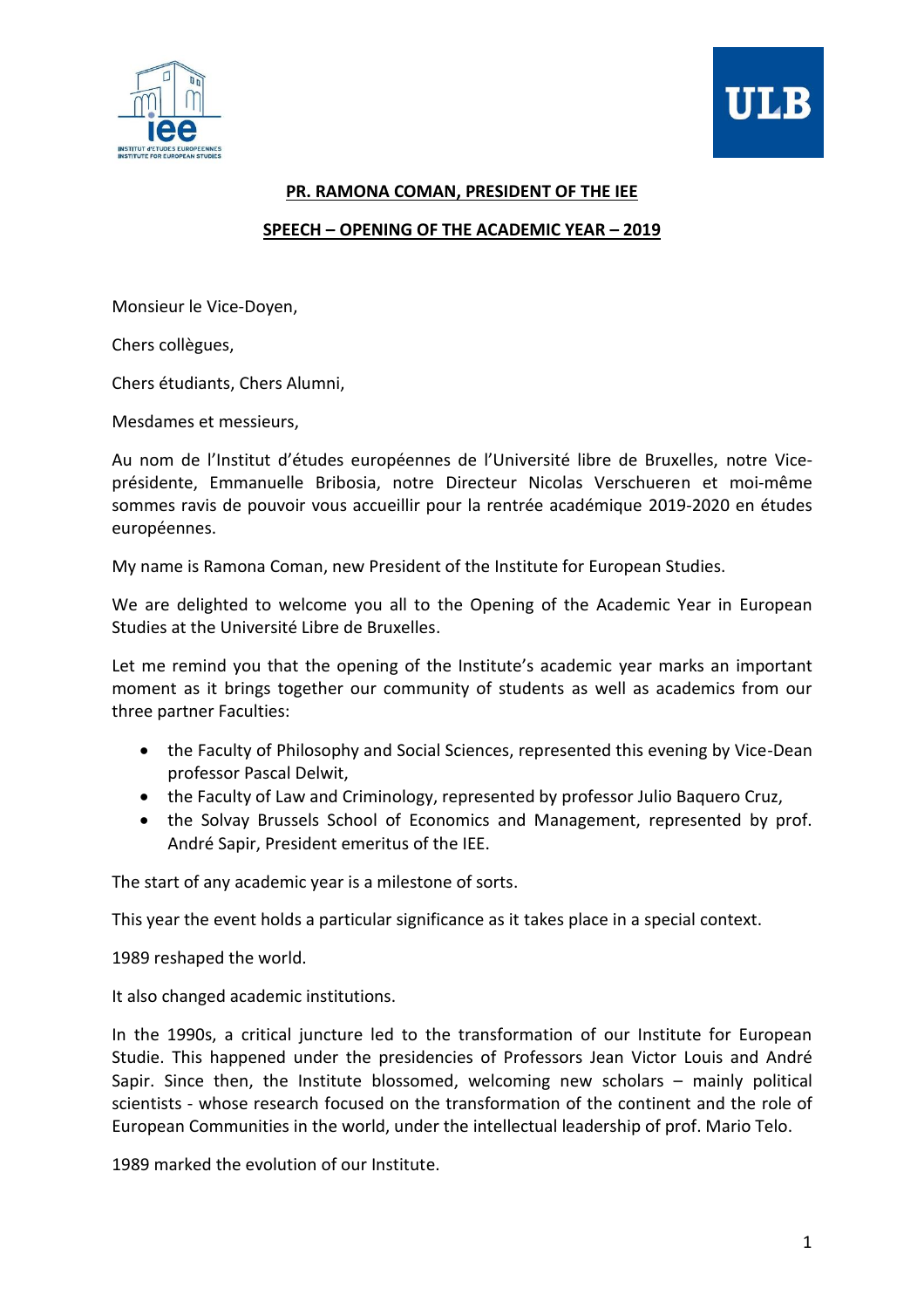

The collapse of communism in CEECs lead scholars to redefine disciplines, concepts and theories, considering that until then the Cold War served as a key reference point

30 years ago the world was different.

I was personally living in the communist part of Europe. It was December, dark and cold in Transylvania where I was living. Dark because isolated from the rest of the world. Cold outside but also inside our homes due to the austerity measures implemented by the leader of the Communist party (Nicolae Ceausescu). On the  $6<sup>th</sup>$  of December 1989 – today exactly 30 years ago - we were living our lives as any other day: children in schools praising the achievements of socialism and the visionary work of the communist leaders; parents in factories contributing to the so called "consolidation of socialism". Being a child, in December 1989 the only beacon of light was the anticipation of Santa, whose name was no longer Santa because it was deemed too religious by the communist regime. Presents were not given by Santa; I was taught that everything good was the achievement of Nicolae Ceausescu, who was unanimously re-elected as leader of the Party in November 1989.

The regimes were dying, but we didn't know.

They were presented as a block, but - except for the jokes that we used to tell to mock the rulers of the systems - these regimes were very different in nature.

In 1989 the rapid pace of events took everyone by surprise. In February, the Polish government started round table talks with the trade unions Solidarnosc. In March, the first genuine election took place in the Soviet Union. In May, Hungary removed electrical fencing from its borders with Austria. In June, the trade union Solidarnosc won the Polish election. In August, millions of protesters in the Baltic states formed a human chain to demand autonomy from the Soviet Union. In September: Hungary allowed East German refugees to cross into Austria. In October, thousands attended peaceful protests in the city of Leipzig in Germany. In November, the Wall dividing Berlin was dismantled. In December 1989, while Romanian dictator Ceausescu was executed, dissident Vaclav Havel was elected president of Czechoslovakia.

Before 1989 only a minority of scholars argued that the disintegration of the Soviet Union was a possibility. Most of them failed not only to anticipate the East European revolutions but also to consider them a realistic possibility (Adrian Pop 2013:347).

Mea culpas followed as no one was able to explain why the events took virtually everyone by surprise.

Sovietology – as the study of the communist world was called - disappeared.

The post-communist transitions became a major field of research for political scientists, sociologists, lawyers, economists and historians.

In this context, many declared that with the collapse communism and the disintegration of the Soviet Union "democracy was the only game in town" and that "democratic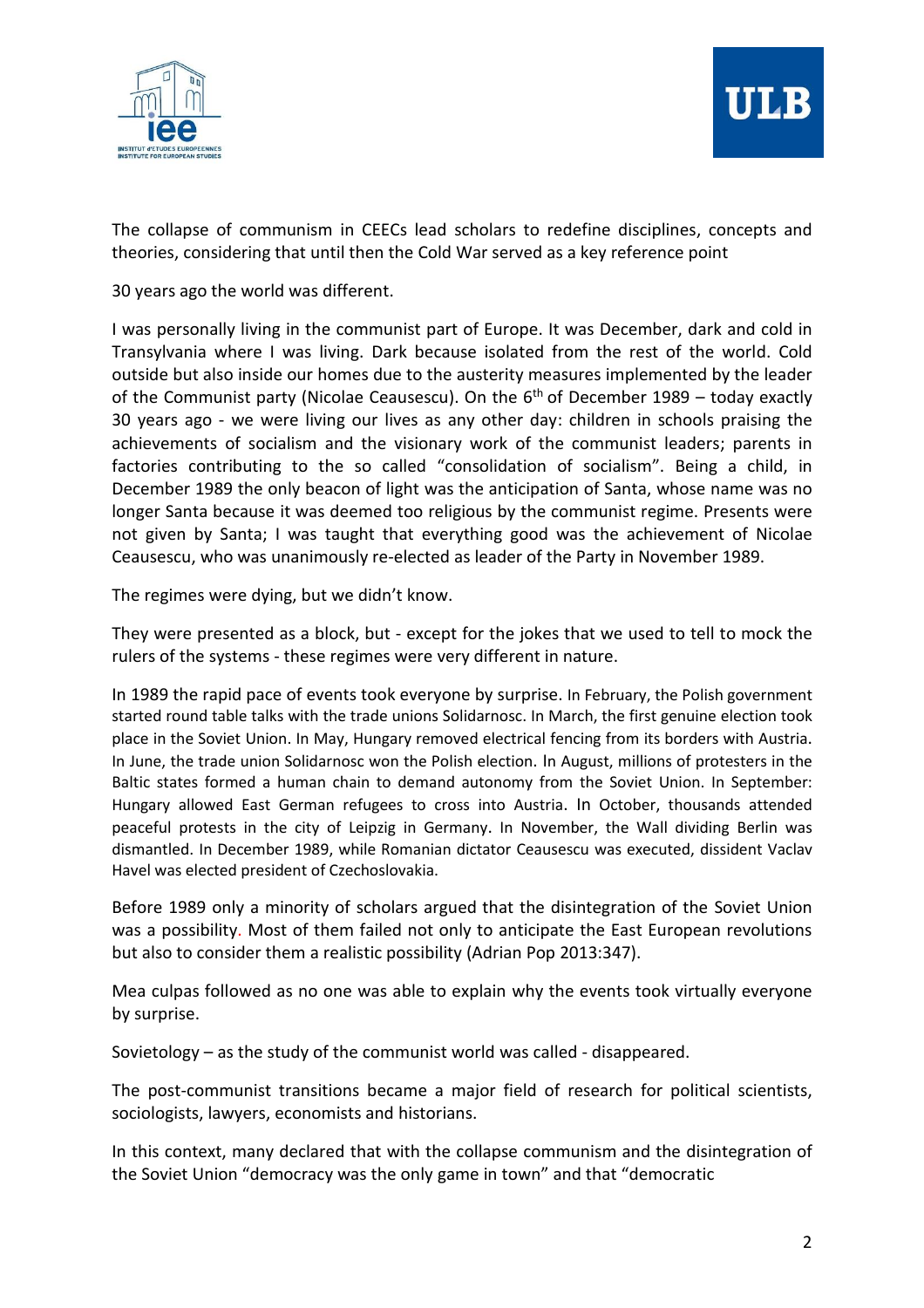



consolidation" was A one-way street. Of course, we knew in 1989 that "building a democracy was no easy task", but we hoped that "once the key benchmarks of democracy were attained, the political system would be stable for evermore" (Mounk 2018: 10).

The first signs of the complex transitions to democracy in the 1990s and the accession to the EU gave grounds for hope.

But as we know, in recent years, states which used to be consolidated democraci**es**  suddenly found themselves skating on thin ice.

- $\bullet$  How to explain that liberal democracy that reigned triumphant until recently is increasingly contested by political leaders in the name of "illiberal" democracy?
- What were the blind spots in our research?
- What is at stake in the region 30 years after the collapse of communism?
- and what are the implications for the European Union?

To address this set of key questions, we have the pleasure to welcome Prof. Jan Zielonka - Professor of European Politics at the University of Oxford and Ralf Dahrendorf Fellow at Saint Antony's College.

His previous appointments included posts at Leiden University and the European University Institute in Florence.

His work oscillates between the field of international relations, comparative politics and political theory. These three disciplines are often combined in his research as he offers to his readers comprehensive analyses of CEECs and of the normative foundations of the EU and its role in the world.

Some of his influential books include:

*- Europe as Empire*. *The Nature of the Enlarged European Union* (Oxford University Press, 2006).

*And* 

*- Counter-revolution. Liberal Europe in Retreat - which is written in the form of a letter to Ralph Darendorf and which was* awarded this year the UACES prize for the best book on Europe)

Prof. Zielonka regularly contributes to leading media across the EU.

Before concluding let me finish by saying that this event also **e**choes the ULB's long-standing strategic partnership with the University of Oxford supported by the Winer Anspach Foundation.

Mesdames et Messieurs, Chers collègues, Chers étudiants, Chers Alumni,

This evening Prof. Zielonka will take us back to 1989 to revisit three decades of transformation in CEECs and their implications for the EU.